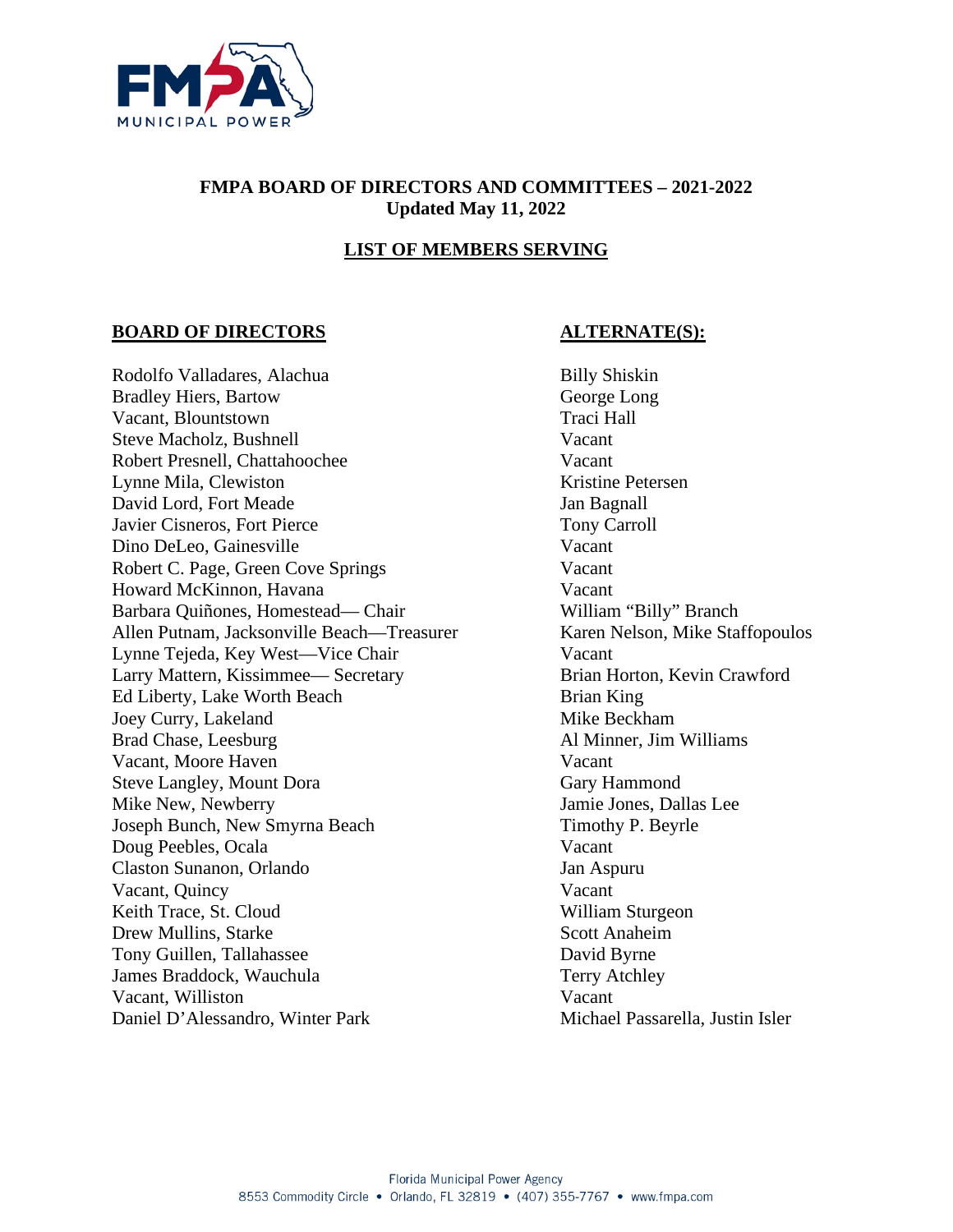## **ARP EXECUTIVE COMMITTEE**

Steve Macholz, Bushnell Lynne Mila, Clewiston Jan Bagnall, Fort Meade Javier Cisneros, Fort Pierce Robert C. Page, Green Cove Springs Howard McKinnon, Havana—Chairman Allen Putnam, Jacksonville Beach Lynne Tejeda, Key West—Vice Chairperson Larry Mattern, Kissimmee Brad Chase, Leesburg Mike New, Newberry Doug Peebles, Ocala Drew Mullins, Starke

#### **BOARD STANDING COMMITTEES**

## **A. NOMINATING COMMITTEE**

Howard McKinnon, Havana—Chairman Vacant Joe Bunch, New Smyrna Beach

#### **B. MEMBER SERVICES ADVISORY COMMITTEE**

Javier Cisneros, Fort Pierce Billy Branch, Homestead Allen Putnam, Jacksonville Beach Julio Torrado, Key West Jason Terry, Kissimmee Steve Langley, Mount Dora Joe Bunch, New Smyrna Beach – Chairman Dallas Lee, Newberry Chad Lynch, Ocala James Braddock, Wauchula Dan D'Alessandro, Winter Park

Barbara Quiñones (Ex-officio as Chairman of the Board)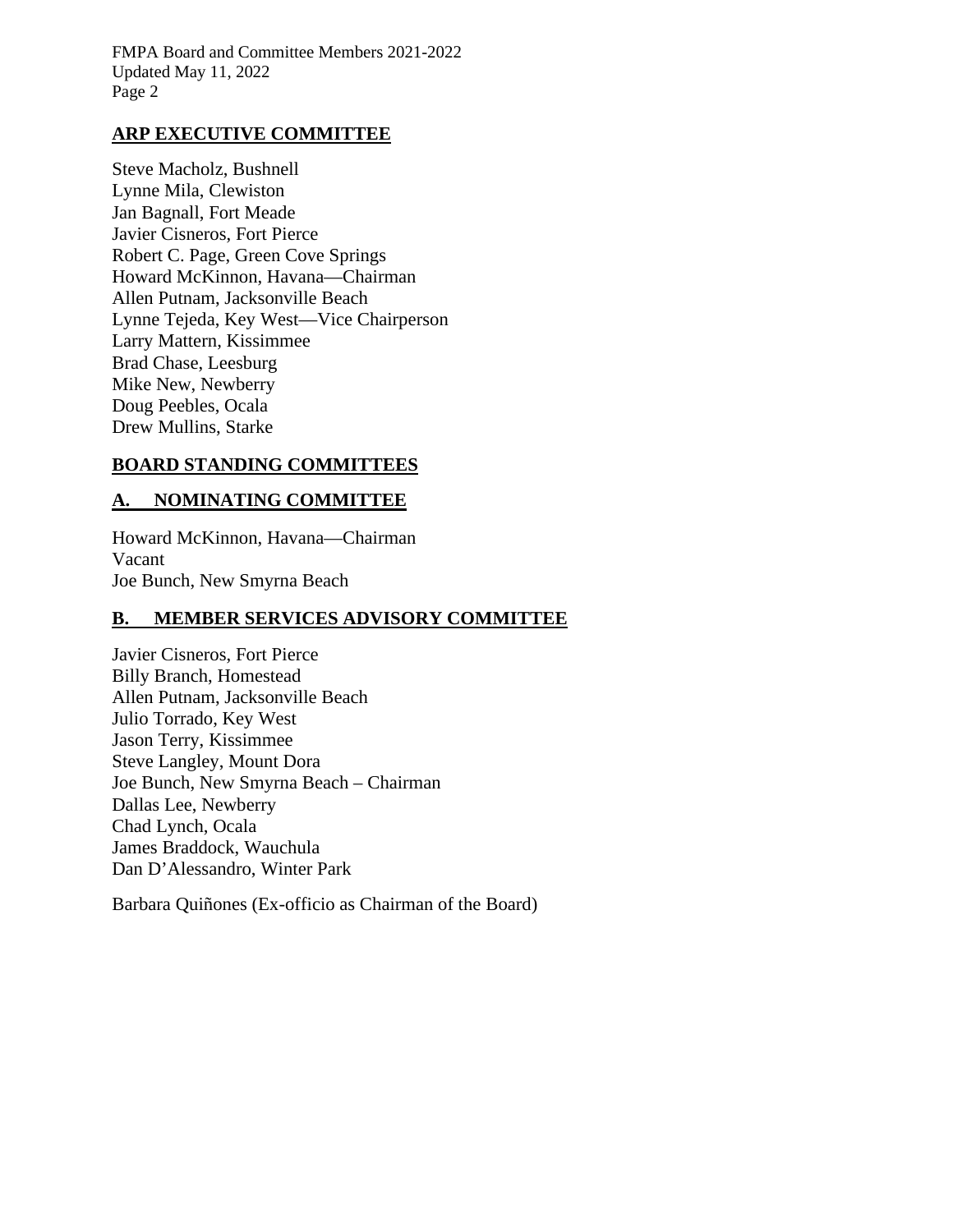# **C. FINANCE COMMITTEE (REPLACING AROC AND BPBC)**

Steve Macholz, Bushnell Barbara Mika, Fort Pierce Howard McKinnon, Havana Barbara Quiñones, Homestead Karen Nelson, Jacksonville Beach Jesse Perloff, Key West Larry Mattern, Kissimmee Jim Williams, Leesburg – Chair Steve Langley, Mount Dora Dallas Lee, Newberry Marie Brooks, Ocala James Braddock, Wauchula

Barbara Quiñones (Ex-officio as Chairman of the Board)

# **D. GOVERNANCE COMMITTEE**

Grant Lacerte, Kissimmee—Chairman Steve Macholz, Bushnell Robert Presnell, Chattahoochee Howard McKinnon, Havana Allen Putnam, Jacksonville Beach Lynne Tejeda, Key West Mike New, Newberry

# **E. BUSINESS MODEL WORKING GROUP**

Larry Mattern, Kissimmee—Chairman Steve Macholz, Bushnell Jan Bagnall, Fort Meade Allen Putnam, Jacksonville Beach Lynne Tejeda, Key West Brad Chase, Leesburg Mike New, Newberry Drew Mullins, Starke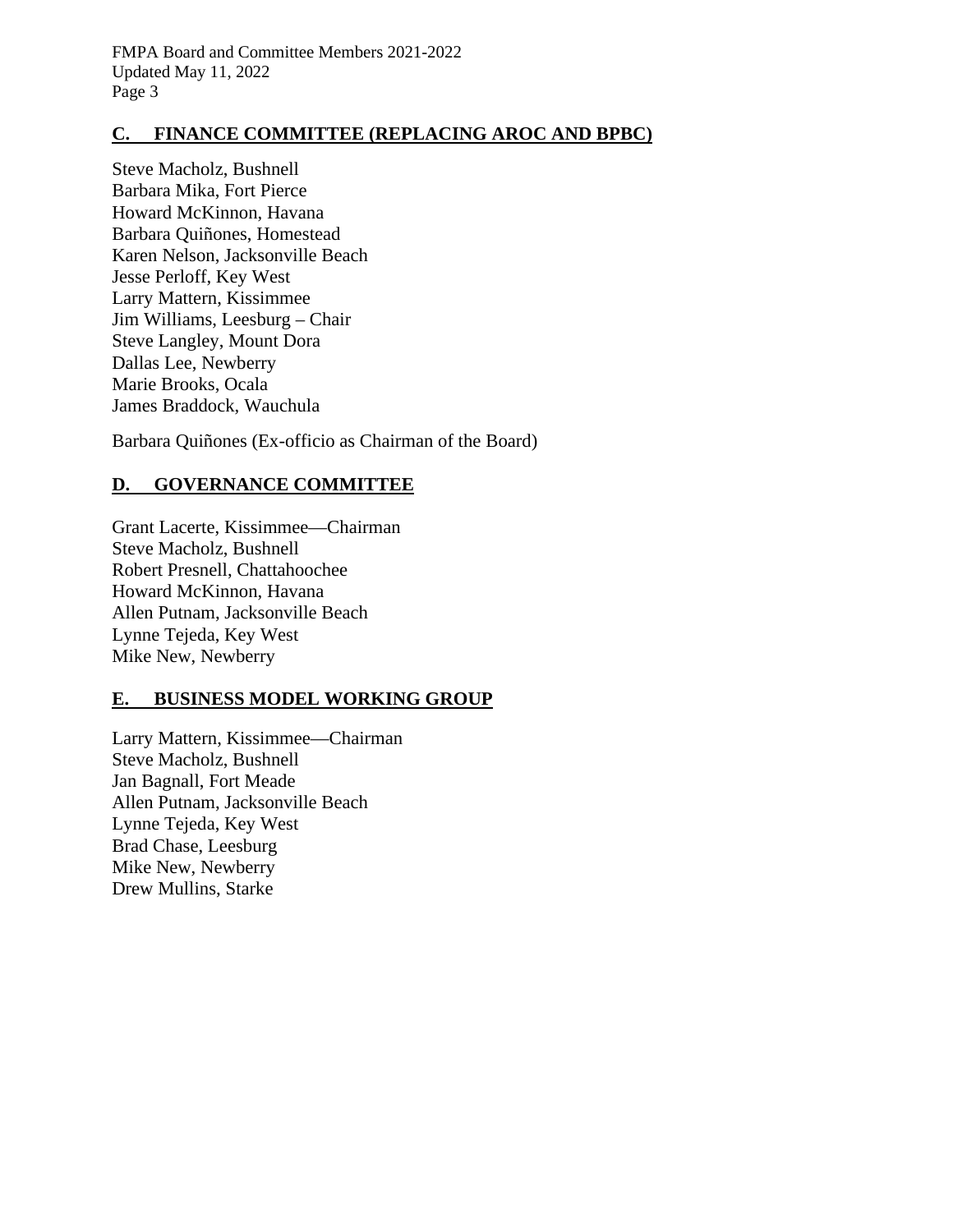#### **G. POLICY MAKERS LIAISONS COMMITTEE**

Bil Spaude, Bushnell Kristin Peterson, Clewiston Vacant, Fort Meade Tom Perona, City of Fort Pierce Robert C. Page, Green Cove Springs – Vice Chair Vacant, Town of Havana George Forbes, Jacksonville Beach Robert Barrios, Key West Ethel Urbina, Kissimmee Rae Hemphill, Kissimmee Dan Robuck, Leesburg – Chair Vacant, Newberry Jim Hilty, Ocala Keith Trace, St. Cloud

Barbara Quiñones (Ex-officio as Chairman of the Board)

## **PROJECT COMMITTEES**

## **A. ST. LUCIE PROJECT COMMITTEE**

Rodolfo Valladares, Alachua Lynne Mila, Clewiston Jan Bagnall, Fort Meade Javier Cisneros, Fort Pierce Robert C. Page, Green Cove Springs Barbara Quiñones, Homestead Allen Putnam, Jacksonville Beach – Chairman Larry Mattern, Kissimmee Ed Liberty, Lake Worth Beach Brad Chase, Leesburg Vacant, Moore Haven Tim Beyrle, New Smyrna Beach Mike New, Newberry Drew Mullins, Starke

#### **B. STANTON PROJECT COMMITTEE**

Javier Cisneros, Fort Pierce Barbara Quiñones, Homestead Larry Mattern, Kissimmee Ed Liberty, Lake Worth Beach Drew Mullins, Starke